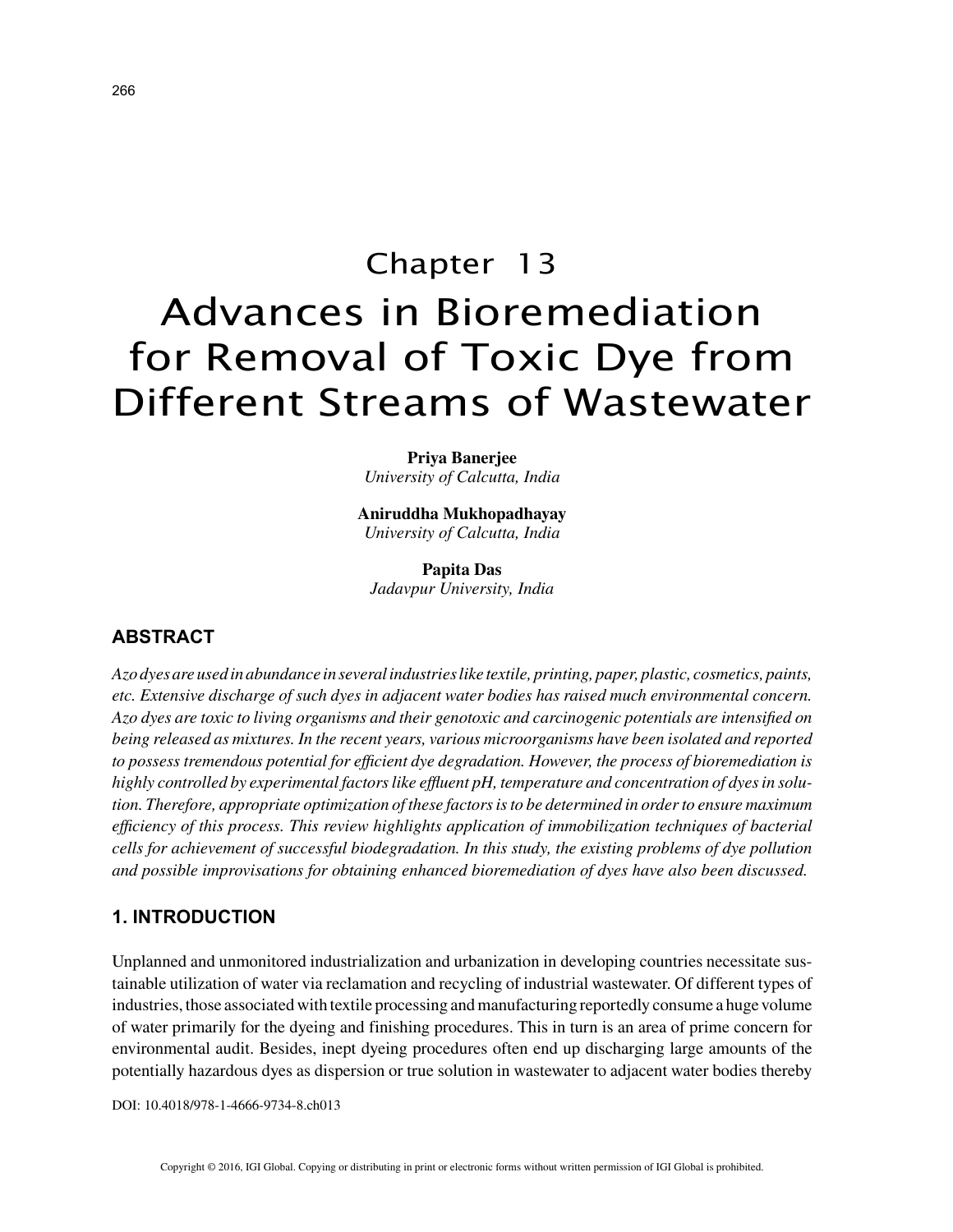severely contaminating the environment (Stolz, 2001). Owing to the quantity and constituents of the effluents produced, the textile industry has been considered as the most polluting industrial sector (Sen  $\&$ Demirer, 2003). Anthroquinoid, indigoid, and azo aromatic compounds are the primary classes of dyes in application. Azo dyes are made up of conjugated structures comprised of double bonds and aromatic rings which participate in strong  $\pi$ -  $\pi$  interactions. These azo dyes are of immense environmental concern, especially in case of reactive dyeing of cellulosic fibres, as huge quantities of unbound dyes are released through the effluent (Khan & Banerjee, 2010). During the process of utilization, loss of dyes incurred may range from up to 2% (basic dyes) to 50% (reactive azo dyes) depending on the type of dye being used (Robinson *et al.*, 2001). Azo, nitro or sulfo groups present in the chemical structure of the dyes, often render them recalcitrant to microbial degradation thereby leading to accumulation of their residues in the biotic community (Pourbabaee *et al.* 2006). Textile dyes present in effluents have been reported to exhibit mutagenic and genotoxic potentials as well (Sharma *et al.* 2007).

In recent years, significant attention is being allotted for preventing direct discharge of untreated textile effluents into neighboring water bodies. The conventional physical and chemical methods developed and implemented so far for the treatment of dye containing effluents are costly, involve operational glitches, and in nearly all cases result in  $CO_2$  formation due to incomplete degradation of dyes (Karapinar *et al.*) 2000). Complete degradation of textile effluents has been achieved only through biological oxidation (Karapinar *et al.,* 2000). Nevertheless, challenges encountered by the conventional activated sludge process (CASP) include maintenance of special nutritional requirements and survival conditions of the functional microorganisms. Due to an increasing global scarcity of potable water sources, laws regarding uses of water resources have become more stringent making it imperative to design new, efficient, cost effective and time saving methodologies for the treatment and reuse of wastewater. It stresses upon the application of biodegradation in combination with adsorption processes for ensuring faster effluent treatment and maintenance of better survival conditions for the participating microorganisms. Immobilized cells are also widely used for yielding important biological compounds, wastewater reclamation and soil bioremediation (Khan & Banerjee, 2010). Besides simplifying separation and enhancing the recovery of immobilized bacteria, other advantages of this process include reusability, cost reduction, comparatively longer effective lifetime and protection of immobilized strains from adverse experimental conditions. Immobilization also protects the bacterial cells from high concentrations of recalcitrant compounds and provides a longer contact time for better degradation of the same. Immobilized cells have been efficiently applied as biocatalysts for treating large amounts of liquid or soil samples in a simple and cost effective procedure.

This study summarizes the recent investigations in the removal of azo dyes (using both simulated and real textile effluents) using immobilized bacterial species which is an emerging procedure for the biological treatment of dye-rich industrial effluents. This review also analyses the process parameters of concern and their interaction that affect dye removal. It also describes two models for optimization namely Response Surface Methodology and Artificial Neural Network used to ensure maximum efficiency of the designed process.

### **2. BACKGROUND**

Of all types of synthetic dyes being utilized for commercial applications, azo dyes are most extensively used. This type of dyes are aromatic compounds having one or more  $-N=N-$  groups in their chemi-